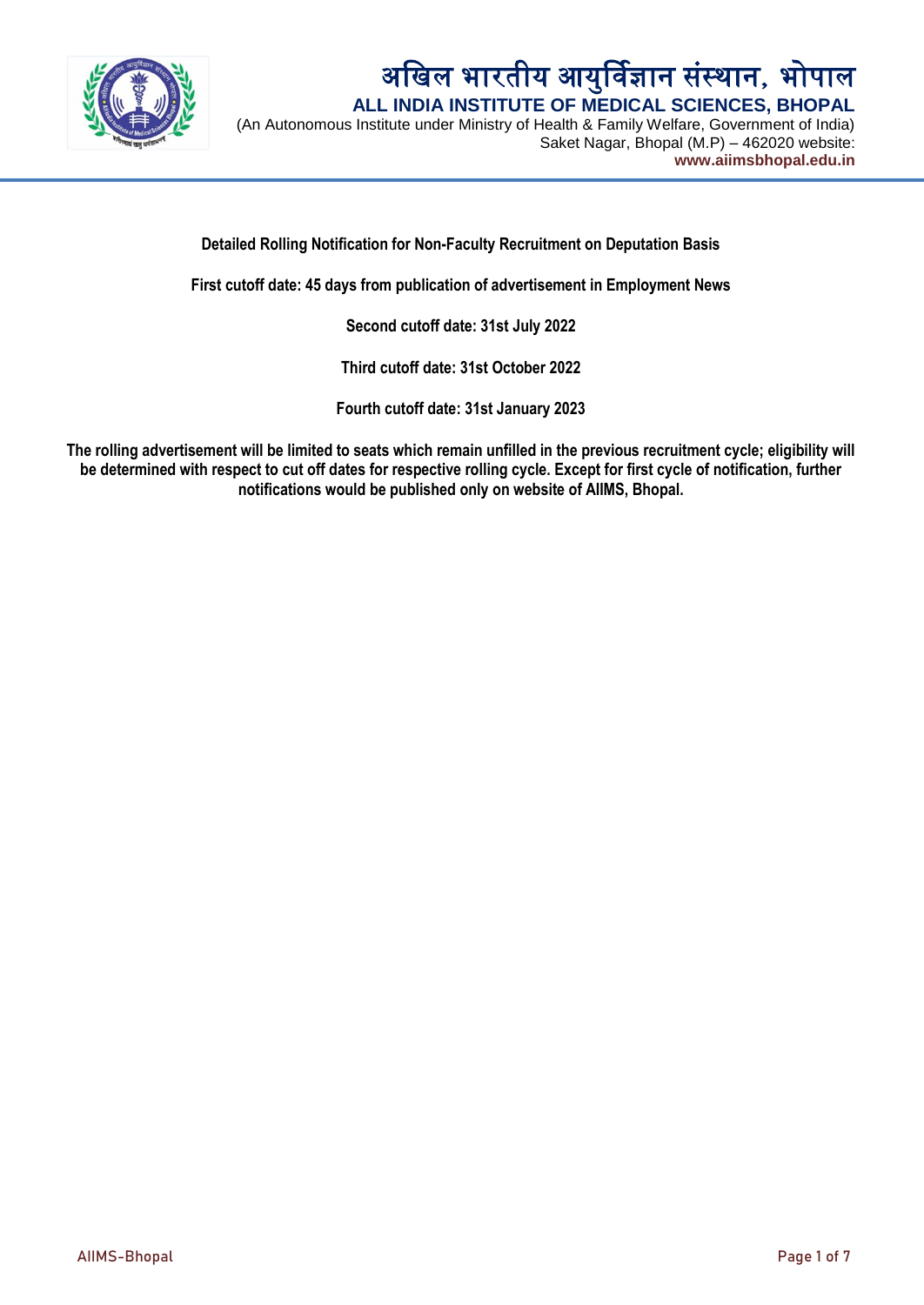

### अखिल भारतीय आयुर्विज्ञान संस्थान, भोपाल  **ALL INDIA INSTITUTE OF MEDICAL SCIENCES, BHOPAL**

(An Autonomous Institute under Ministry of Health & Family Welfare, Government of India) Saket Nagar, Bhopal (M.P) – 462020 website: **www.aiimsbhopal.edu.in**

### **Advt. No ADM-2(2)/AIIMS/Bhopal/Rectt.Cell/Deputaion/2022/01 Date:25/02/2022**

Applications are invited in the prescribed Proforma from eligible candidates for filling up following **Non-Faculty Group 'A' Posts on DEPUTATION BASIS** at All India Institute of Medical Sciences, (AIIMS) Bhopal. The essential qualification, experience etc. required for applying for these posts are as under:-

| S.No.          | <b>Name of Post</b>                          | <b>Level in the Pay Matrix</b><br>(As per 7th CPC) | No. of<br><b>Posts</b> |
|----------------|----------------------------------------------|----------------------------------------------------|------------------------|
| $\mathbf{1}$   | <b>Medical Superintendent</b>                | Level-14 (₹144200-218200)+<br><b>NPA</b>           | $\mathbf{1}$           |
| $\overline{2}$ | <b>Financial Advisor</b>                     | Level-13 (₹118500-214100)                          | $\mathbf{1}$           |
| 3              | <b>Chief Librarian</b>                       | Level-13 (₹118500-214100)                          | 1                      |
| 4              | Senior Analyst (System Analyst)              | Level-12 (₹78800-209200)                           | $\mathbf{1}$           |
| 5              | Senior Procurement-cum Stores Officer        | Level-11 (₹ 67700-208700)                          | 1                      |
| 6              | Finance & Chief Accounts Officer             | Level-11 (₹ 67700-208700)                          | $\mathbf{1}$           |
| $\overline{7}$ | <b>Nursing Superintendent</b>                | Level-11 (₹ 67700-208700)                          | 3                      |
| 8              | <b>Assistant Controller of Examinations</b>  | Level-11 (₹ 67700-208700)                          | $\mathbf{1}$           |
| 9              | Senior Programmer (Analyst)                  | Level-11 (₹ 67700-208700)                          | $\mathbf{1}$           |
| 10             | <b>Public Relation Officer</b>               | Level-11 (₹ 67700-208700)                          | $\mathbf{1}$           |
| 11             | Librarian Selection Grade (Senior Librarian) | Level-11 (₹ 67700-208700)                          | $\mathbf{1}$           |
| 12             | <b>Chief Dietician</b>                       | Level-11 (₹ 67700-208700)                          | $\mathbf{1}$           |
| 13             | <b>Chief Medical Social Service Officer</b>  | Level-11 (₹ 67700-208700)                          | 1                      |
| 14             | <b>CSSD Officer</b>                          | Level-11 (₹ 67700-208700)                          | 1                      |
| 15             | <b>Executive Engineer (Electrical)</b>       | Level-11 (₹ 67700-208700)                          | $\mathbf{1}$           |
| 16             | Executive Engineer (AC&R))                   | Level-11 (₹ 67700-208700)                          | $\mathbf{1}$           |
| 17             | Deputy Chief Security Officer                | Level-11 (₹ 67700-208700)                          | $\mathbf{1}$           |
| 18             | <b>Principal Private Secretary</b>           | Level-11 (₹ 67700-208700)                          | $\mathbf{1}$           |
| 19             | <b>Accounts Officer</b>                      | Level-10 (₹56100-177500)                           | $\mathbf{1}$           |
| 20             | <b>Assistant Nursing Superintendent</b>      | Level-10 (₹56100-177500)                           | 10                     |
| 21             | <b>Stores Officer</b>                        | Level-10 (₹56100-177500)                           | $\overline{2}$         |
| 22             | <b>Security Officer</b>                      | Level-10 (₹56100-177500)                           | 1                      |

# **ESSENTIAL ELIGIBILITY DETAILS**

| S.        | Name of the Post                                                                                                  | Level in the Pay Matrix (As per 7th<br>CPC) |
|-----------|-------------------------------------------------------------------------------------------------------------------|---------------------------------------------|
| <b>No</b> | <b>Essential Eligibility criteria</b>                                                                             |                                             |
|           | <b>Medical Superintendent (RR of AIIMS, Bhopal)</b>                                                               | Level-14 (₹144200-218200)+NPA               |
|           | 1. A Medial qualification included in the I or II Schedule or part II of the third Schedule to the Indian Medical |                                             |

Council Act of 1956 (persons possessing qualification included in part II or third schedule should also fulfil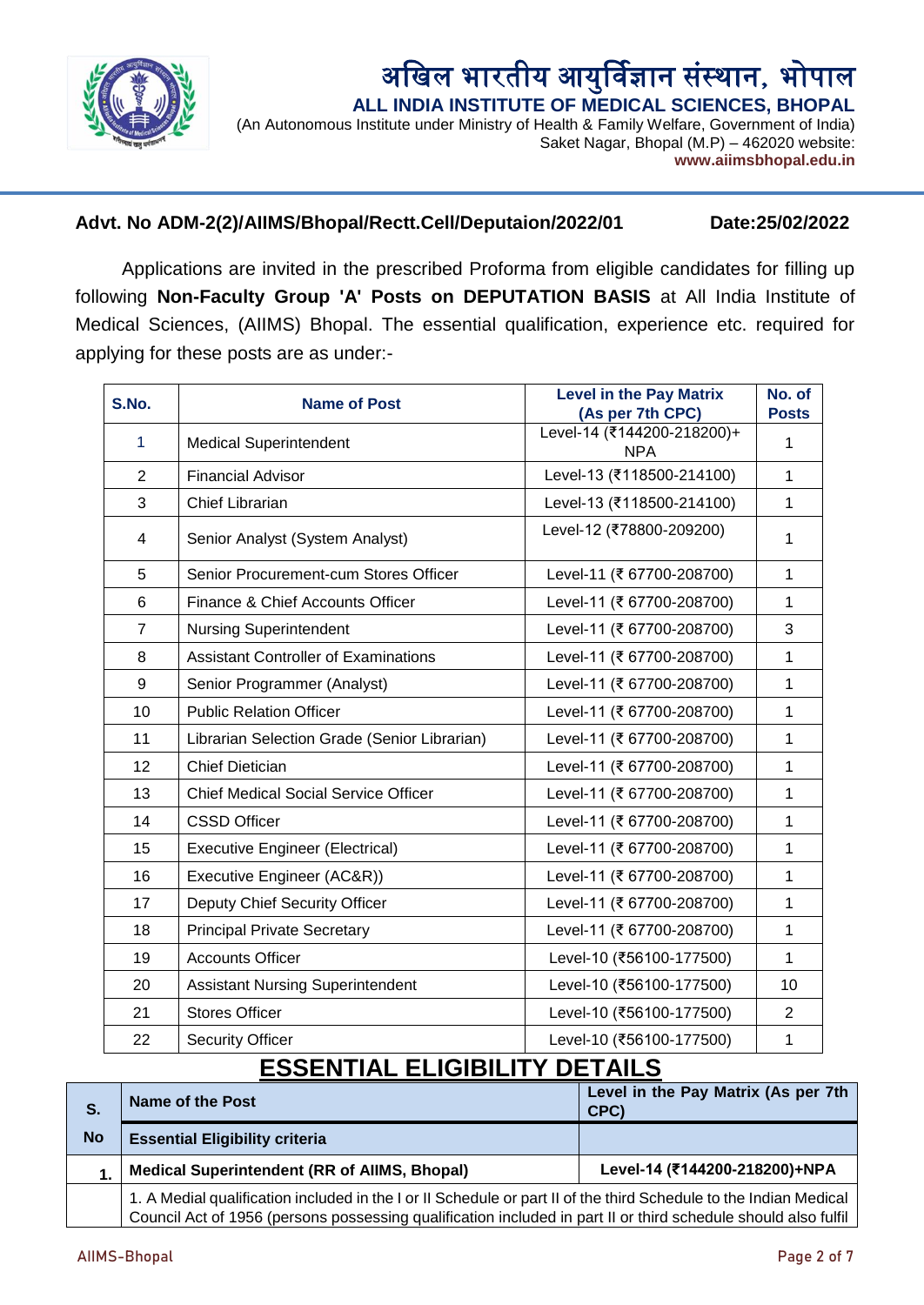|    | the conditions specified in Section 13 (3) of the Act.                                                                                                                                                                                                                               |                           |  |
|----|--------------------------------------------------------------------------------------------------------------------------------------------------------------------------------------------------------------------------------------------------------------------------------------|---------------------------|--|
|    | 2. A Postgraduate qualification, e.g. MD or MS or a recognized qualification equivalent thereto                                                                                                                                                                                      |                           |  |
|    | Or                                                                                                                                                                                                                                                                                   |                           |  |
|    | M.H.A. (Masters in Hospital Administration) or a post Graduate Degree recognized as equivalent to M.H.A.<br>by the Medical Council of India.                                                                                                                                         |                           |  |
|    | Experience:-                                                                                                                                                                                                                                                                         |                           |  |
|    | Ten Years' experience in Hospital Administration in Hospitals after obtaining the P.G. Degree in a senior<br>position, preferably in hospitals with 300 beds.                                                                                                                        |                           |  |
| 2. | Financial Advisor (RR of AllMS, Delhi for corresponding post<br>of Sr. FA                                                                                                                                                                                                            | Level-13 (₹118500-214100) |  |
|    | Officers from any of the Central Organised accounts service holding analogous posts or posts ion the pay<br>scale of Rs 7600/- with 5 years of regular service in the grade;                                                                                                         |                           |  |
|    | In the event of not finding suitable officers from the organised accounts Services, officers in the Finance<br>and Accounts Departments of Central Statutory / Autonomous Bodies or Public Sector Undertakings<br>holding the posts of the level specified above shall be considered |                           |  |

| 3. | Chief Librarian (RR of AllMS, Delhi)                                                                                                                                                                                                                                                                                                                                                                                                                                                                                                                                                                                                                                                                                               | Level-13 (₹118500-214100) |
|----|------------------------------------------------------------------------------------------------------------------------------------------------------------------------------------------------------------------------------------------------------------------------------------------------------------------------------------------------------------------------------------------------------------------------------------------------------------------------------------------------------------------------------------------------------------------------------------------------------------------------------------------------------------------------------------------------------------------------------------|---------------------------|
|    | Officers under the Central/State/U.T Governments/Universities/Statutory, Autonomous Bodies or research<br>and Development organisations holding analogous posts on regular basis with at least 5/8 years of regular<br>service in the post in the scale of Rs7600/Rs.6600 respectively, or equivalent and possessing the following<br>qualification and experience:<br>Essential:<br>i) At least a second class master's Degree in Science (preferably in Biological Sciences) of a<br>recognised University or Equivalent;<br>ii) Degree or equivalent Diploma in Lib. Science of a recognised Institution or university; and<br>iii) 7 years' experience in a supervisory capacity in a library of standing.<br><b>Desirable</b> |                           |
|    | i)<br>Master's Degree in Library Science;<br>Training in Medical Librarianship;<br>ii)<br>Experience of documentation Work in a responsible capacity;<br>iii)<br>Knowledge of Sanskrit and any modern European language other than English.<br>iv)                                                                                                                                                                                                                                                                                                                                                                                                                                                                                 |                           |
| 4  | Senior Analyst (System Analyst) (RR of AllMS, Bhopal)                                                                                                                                                                                                                                                                                                                                                                                                                                                                                                                                                                                                                                                                              | Level-12 (₹78800-209200)  |
|    | Officers from Ministries/Departments of Government of India/State Government/Union<br>Territories//Statutory/ Autonomous Bodies, holding analogous posts on regular basis or posts with<br>GP of 6600 and above with 5 years of regular service in this grade.                                                                                                                                                                                                                                                                                                                                                                                                                                                                     |                           |
| 5  | Senior Procurement-cum Stores Officer (RR of AllMS, Bhopal)                                                                                                                                                                                                                                                                                                                                                                                                                                                                                                                                                                                                                                                                        | Level-11 (₹ 67700-208700) |
|    | Officers under the Central/State Govt., U.T. Administrations or of Central Statutory/ Autonomous Bodies<br>holding analogous post or with at least 5 years of regular service in the post with Grade Pay of Rs. 5400/-<br>and have 5 years' experience as a Stores officer on regular basis.                                                                                                                                                                                                                                                                                                                                                                                                                                       |                           |
| 6. | Finance & Chief Accounts Officer (RR of AllMS, Delhi)                                                                                                                                                                                                                                                                                                                                                                                                                                                                                                                                                                                                                                                                              | Level-11 (₹ 67700-208700) |
|    | (i) Officers from any of the Central Organised Accounts Services holding an analogous post or a post in the<br>pay scale of Rs.5400 with 5 years of regular services in the grade OR                                                                                                                                                                                                                                                                                                                                                                                                                                                                                                                                               |                           |
|    | (ii) Audit/Accounts Officers from any of the central Organised Accounts Departments with 7 Years regular<br>services in the scale of Rs. 4600 or equivalent.                                                                                                                                                                                                                                                                                                                                                                                                                                                                                                                                                                       |                           |
|    | In the event of suitable Officers, from the central Government being not available, similar officers in the<br>Finance /Accounts Department of the Central Statutory/Autonomous Bodies or public Sector Undertaking<br>shall be considered.                                                                                                                                                                                                                                                                                                                                                                                                                                                                                        |                           |

| <b>Nursing Superintendent (RR of AllMS, Bhopal)</b>                                                            | Level-11 (₹ 67700-208700) |
|----------------------------------------------------------------------------------------------------------------|---------------------------|
| Officers of the State/ Central Government or Statutory/ Autonomous Bodies holding analogous posts<br><b>OR</b> |                           |
| Deputy/ Assistant Nursing/Superintendent with 5 years regular service in the Grade Pay of Rs. 5400/-           |                           |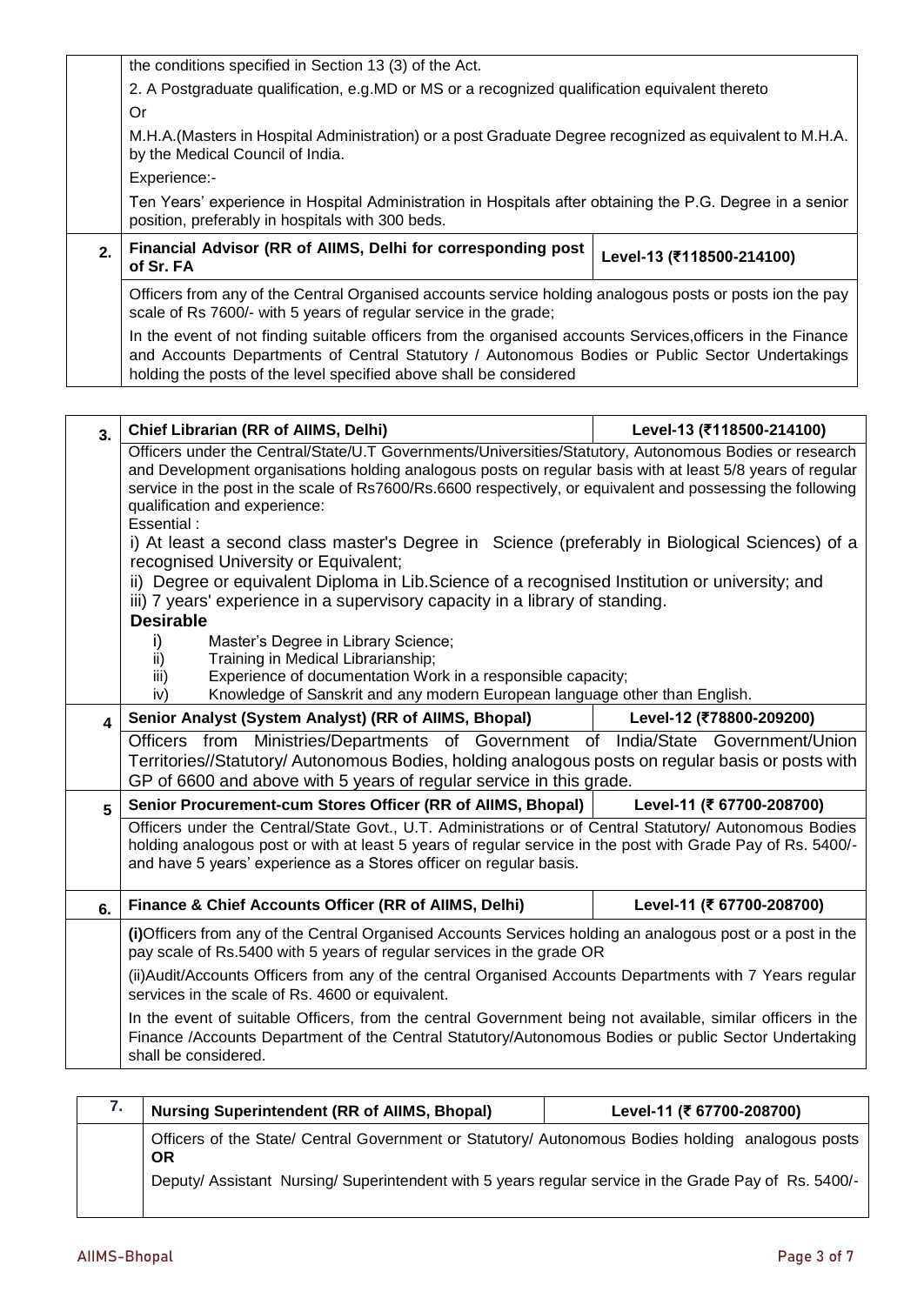| 8.  | Assistant Controller of Examinations (RR of<br>AllMS, Bhopal)                                                                                                                                                                                                                                                                                                                                                                                                                                                                                                                                                                                                                                                                                                                                                                                                                                                                                             | Level-11 (₹ 67700-208700) |
|-----|-----------------------------------------------------------------------------------------------------------------------------------------------------------------------------------------------------------------------------------------------------------------------------------------------------------------------------------------------------------------------------------------------------------------------------------------------------------------------------------------------------------------------------------------------------------------------------------------------------------------------------------------------------------------------------------------------------------------------------------------------------------------------------------------------------------------------------------------------------------------------------------------------------------------------------------------------------------|---------------------------|
|     | Officers under the Central/State/U.T. Governments/Universities/Statutory Autonomous Bodies or<br>Research and Development Organizations holding analogous posts on regular basis, or at least 5 years<br>of regular service in the post in the PB 3, with Grade Pay of Rs. 5400 or higher                                                                                                                                                                                                                                                                                                                                                                                                                                                                                                                                                                                                                                                                 |                           |
| 9.  | Senior Programmer (Analyst) (RR of AllMS, Bhopal)                                                                                                                                                                                                                                                                                                                                                                                                                                                                                                                                                                                                                                                                                                                                                                                                                                                                                                         | Level-11 (₹ 67700-208700) |
|     | Officers from Ministries/Departments of Government of India/State Government/Union Territories/<br>/Statutory/ Autonomous Bodies, holding analogous posts on regular basis or with 5 years of regular<br>service in the PB-3 + GP of 5400 having educational qualification as prescribed :                                                                                                                                                                                                                                                                                                                                                                                                                                                                                                                                                                                                                                                                |                           |
|     | B.E/ B.Tech/MCA/BSc with diploma in computer application + 10 Years' experience in IT<br>systems/Networking /Hardware Configuration/Software Programming in Ministries/Departments of<br>Government of India /State Government/Union Territories/Statutory/Autonomous Bodies.                                                                                                                                                                                                                                                                                                                                                                                                                                                                                                                                                                                                                                                                             |                           |
| 10. | <b>Public Relation Officer (RR of AIIMS, Delhi)</b>                                                                                                                                                                                                                                                                                                                                                                                                                                                                                                                                                                                                                                                                                                                                                                                                                                                                                                       | Level-11 (₹ 67700-208700) |
|     | Officers under the Central /State/UT Government or Central Statutory/Autonomous Bodies or Central<br>Public Sector Undertakings holding analogous posts on regular basis with 5/8 year's regular services in<br>pay scale of Rs.5400 / Rs.4600 respectively or equivalent an having the following.<br>(i) Degree of a recognised University or equivalent:                                                                                                                                                                                                                                                                                                                                                                                                                                                                                                                                                                                                |                           |
|     | (ii) Post Graduate Diploma Journalism/Public Relations: and                                                                                                                                                                                                                                                                                                                                                                                                                                                                                                                                                                                                                                                                                                                                                                                                                                                                                               |                           |
|     | (iii)Not less than 7 years' experience out of which at least 5 years in supervisory capacity in public<br>relation/publicity, printing and publishing.                                                                                                                                                                                                                                                                                                                                                                                                                                                                                                                                                                                                                                                                                                                                                                                                    |                           |
| 11  | Librarian Selection Grade (Senior Librarian) (RR of<br>AllMS, Delhi)                                                                                                                                                                                                                                                                                                                                                                                                                                                                                                                                                                                                                                                                                                                                                                                                                                                                                      | Level-11 (₹ 67700-208700) |
|     | Officers under the Central/State/U.T. Governments/Universities/ Statutory/ Autonomous Bodies or<br>Research and Development Organizations holding analogous posts on regular basis, or with at least 5/8<br>years regular service in the post in the scale of Rs.5400/Rs.4600 respectively, or equivalent and<br>possessing the following qualification and experience:<br>Essential:<br>i) At least a second class master's degree in science (preferably in biological sciences) of a recognised<br>university or equivalent;<br>ii)Degree or equivalent Diploma in Lib.Science of a recognised institution or university; and<br>iii)7 years' experience in a library of standing.<br>Desirable:<br>i)<br>Master's Degree in Library Science;<br>Training in Medical Librarianship;<br>ii)<br>iii)<br>Experience of documentation Work in a responsible capacity;<br>Knowledge of Sanskrit and any modern European language other than English.<br>iv) |                           |
| 12. | Chief Dietician (RR of AllMS, Delhi)                                                                                                                                                                                                                                                                                                                                                                                                                                                                                                                                                                                                                                                                                                                                                                                                                                                                                                                      | Level-11 (₹ 67700-208700) |
|     | Officer of the Central/State/U.T Government or of Autonomous/Statutory bodies holding analogous posts<br>on regular basis or with grade of Rs.5400/4600 respectively and possessing the following qualification<br>and experiences.<br>Essential<br>M.Sc (Food & Nutrition) and<br>(i)<br>10 Years of practical experience as dietician in a large teaching hospital and managerial<br>(ii)<br>experience.<br>Desirable<br>Ph.D Human Nutrition or Therapeutic Dietetics.                                                                                                                                                                                                                                                                                                                                                                                                                                                                                 |                           |
| 13. | Chief Medical Social Service Officer (RR of AlIMS,<br>Delhi)                                                                                                                                                                                                                                                                                                                                                                                                                                                                                                                                                                                                                                                                                                                                                                                                                                                                                              | Level-11 (₹ 67700-208700) |
|     | Officers of the Central/State Govts./Union Territory Administration or of Autonomous/Statutory bodies<br>holding analogous posts on regular basis or with 5 years of regular service in a post in the scale of<br>Rs.5400 and possessing the following qualifications and experience.                                                                                                                                                                                                                                                                                                                                                                                                                                                                                                                                                                                                                                                                     |                           |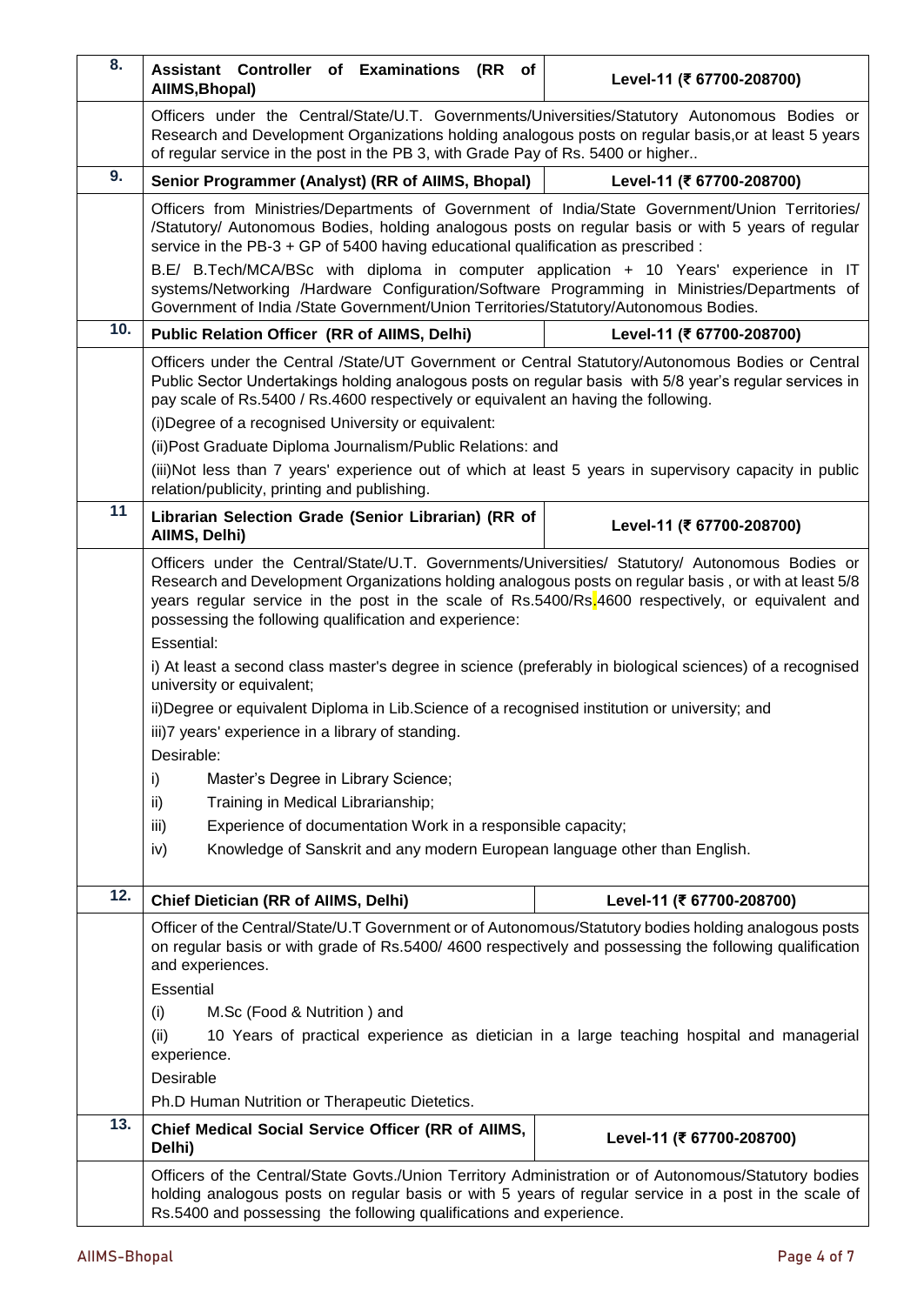|     | Bachelor's Degree from a recognized University.<br>(i)<br>Master's Degree in Professional Social work from a recognized University/Institution or<br>(ii)<br>equivalent; and<br>Twelve years of teaching/research /professional experience in a Medical<br>(iii)                                                                         |                           |
|-----|------------------------------------------------------------------------------------------------------------------------------------------------------------------------------------------------------------------------------------------------------------------------------------------------------------------------------------------|---------------------------|
|     | Institution/Organization in the field of Medical social work preferably Rehabilitation of<br>Orthopedically handicapped persons.                                                                                                                                                                                                         |                           |
| 14. | <b>CSSD Officer (RR of AllMS, Bhopal)</b>                                                                                                                                                                                                                                                                                                | Level-11 (₹ 67700-208700) |
|     | Officers of Central/State Govt./ Autonomous/ Statutory Organization                                                                                                                                                                                                                                                                      |                           |
|     | holding analogous post on regular basis<br>Or                                                                                                                                                                                                                                                                                            |                           |
|     | CSSD Supervisor with five/seven years of regular service in the grade pay of Rs. 5400/- or 4600/-<br>respectively.                                                                                                                                                                                                                       |                           |
| 15. | <b>Executive Engineer (Electrical) (RR of AllMS, Delhi)</b>                                                                                                                                                                                                                                                                              | Level-11 (₹ 67700-208700) |
|     | Executive Engineers (Elec) or Asst. Engineers (Elec) with 8 years of regular service in the grade from<br>CPWD.                                                                                                                                                                                                                          |                           |
|     | In the event of suitable candidates not being available from CPWD similar officers from other engineering<br>Departments of the Central Government or Central statutory/ Autonomous Bodies Shall be considered.                                                                                                                          |                           |
|     | An Officer taken on deputation shall possess a Degree in Electrical Engineering.                                                                                                                                                                                                                                                         |                           |
| 16. | Executive Engineer (AC&R) (RR of AllMS, Delhi)                                                                                                                                                                                                                                                                                           | Level-11 (₹ 67700-208700) |
|     | Officers of CPWD-                                                                                                                                                                                                                                                                                                                        |                           |
|     | (a)Holding an analogous post on regular basis or with 8 years of regular service in the post of<br>Asstt.Engineer(Elect);                                                                                                                                                                                                                |                           |
|     | (b)Possessing a degree in Mechanical Engineering/Electrical Engineering; and<br>(c) Having at least 5 years of experience in A/C & Refrigrator.                                                                                                                                                                                          |                           |
|     |                                                                                                                                                                                                                                                                                                                                          |                           |
|     | In the event of a suitable officer not being available from CPWD, officers holding the post and having the<br>service and qualification & experience specified above, in other Central Govt. Departments or Central<br>Statutory/Autonomous Bodies shall be considered.                                                                  |                           |
| 17. |                                                                                                                                                                                                                                                                                                                                          |                           |
|     | Deputy Chief Security Officer (RR of AllMS, Delhi)                                                                                                                                                                                                                                                                                       | Level-11 (₹ 67700-208700) |
|     | Officers of the Police Departments of the Central/State/UT or Officers of the Armed Forces including<br>Para Military Forces, holding analogous posts or with 5/8 years regular service in a scale<br>Rs.5400/4600 or respectively and preferably having experience connected with security, handling<br>agitations strikes of employees | of                        |
| 18. | <b>Principal Private Secretary (RR of AIIMS, Bhopal)</b>                                                                                                                                                                                                                                                                                 | Level-11 (₹ 67700-208700) |
|     | Officer of Central/State Government or Central/State Statutory/Autonomous Bodies holding analogous<br>posts or with at Least 7 years of regular service in the post Rs. 4600 or higher.                                                                                                                                                  |                           |
| 19. | <b>Accounts Officer (RR of AIIMS, Delhi)</b>                                                                                                                                                                                                                                                                                             | Level-10 (₹56100-177500)  |
|     | i) Officers under the Central Government or Central Statutory/ Autonomous Bodies holding analogous<br>posts on regular basis in handling accounts and finance matters or holding posts of Accounts/ Audit<br>Officer or equivalent in the pay scale of Rs.4600/ Rs. 5400/-                                                               |                           |
|     | ii) Assistant Accounts Officer in the pay scale of Rs. 4600 with 7 years of regular service in the grade<br>(including the service in the grade of Junior Account Officer/ SAS Accountants/ Accountant in the scale<br>of Rs.4200.)                                                                                                      |                           |
| 20. | Assistant Nursing Superintendent (RR of AllMS,<br><b>Bhopal</b> )                                                                                                                                                                                                                                                                        | Level-10 (₹56100-177500)  |
|     | Officers of the State /Central Government Statutory/Autonomous Bodies holding analogues posts on<br>regular basis;                                                                                                                                                                                                                       |                           |
|     | <b>OR</b><br>Senior Nursing Officer (Staff Nurse Grade-I/(Nursing Sisters) with 3 years' regular service in the Grade<br>Pay of 4800/-<br>And                                                                                                                                                                                            |                           |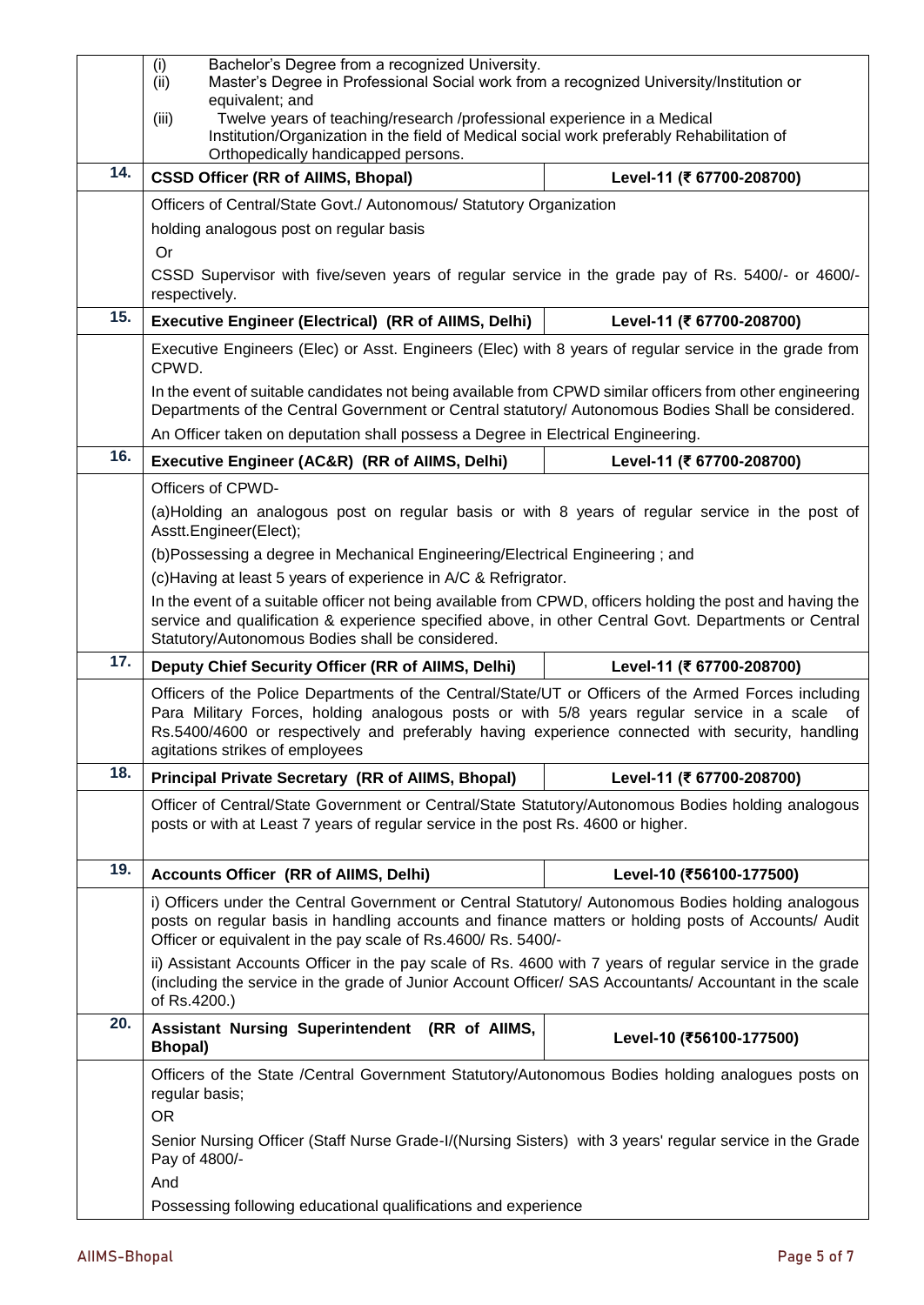|     | B.Sc. Nursing (4 Year Course from an International Nursing Council recognized Institute/University                                                                                                                                                                                                                     |                          |  |
|-----|------------------------------------------------------------------------------------------------------------------------------------------------------------------------------------------------------------------------------------------------------------------------------------------------------------------------|--------------------------|--|
|     | OR.                                                                                                                                                                                                                                                                                                                    |                          |  |
|     | B.Sc. Post Certificate or equivalent such as B.Sc. Nursing (Post Basic) (2 Year Course) from an Indian<br>Nursing Council recognized Institute/University                                                                                                                                                              |                          |  |
|     | Six Years' experience after B.Sc. Nursing/ B.Sc. Post Certificate/ B.Sc. Nursing (Post Basic) or equivalent<br>from recognized University/Institute in a minimum 200 bedded Hospital/Healthcare Institute as Staff<br>Nurse, out of which at least 3 Years as Ward In-charge or supervisory capacity.                  |                          |  |
| 21. | Stores Officer (RR of AllMS, Delhi)                                                                                                                                                                                                                                                                                    | Level-10 (₹56100-177500) |  |
|     | Officers of Central/State /U.T Go vts. Failing which officers of Central Statutory /Autonomous bodies<br>holding analogues posts on regular basis or with 3/5 years of regular services in the scale of<br>Rs.4600/4200 and possessing the following:                                                                  |                          |  |
|     | Degree of a recognized University or equivalent:<br>(i)                                                                                                                                                                                                                                                                |                          |  |
|     | Post Graduate Degree/diploma in Materials Management of a recognized University/Institution<br>(ii)<br>or equivalent: and                                                                                                                                                                                              |                          |  |
|     | Not less than 5 years' experience in a supervisory capacity in handling stores, preferably<br>(iii)<br>medical.                                                                                                                                                                                                        |                          |  |
| 22. | <b>Security Officer (RR of AllMS, Delhi)</b>                                                                                                                                                                                                                                                                           | Level-10 (₹56100-177500) |  |
|     | Officers of the Police Departments of the Central/State/UT Govts or Officers of the Para Military Forces,<br>holding analogous posts on regular basis or with 7 years of regular service in the pay scale of Rs.4200<br>preferably having experience connected with security, handling agitations strikes of employees |                          |  |

#### **Note:**

- I. The Director, AIIMS, Bhopal reserves the right to vary the vacancies or cancel the exercise, at any stage of the process without assigning any reason thereof.
- II. Maximum age limit for applying for the aforesaid posts on deputation is **56 years** as on last date of receipt of application, **i.e.**45 days from the date of publication of this advertisement in Employment News.
- III. The initial period of deputation shall ordinarily be three years from date of appointment and the same will be regulated as per DoPT guidelines. Pay will be protected as per Govt. of India rules.
- IV. All the posts carry usual allowance as admissible to Central Government Employees of similar status and other allowances sanctioned at AIIMS, Bhopal (M.P.).
- V. AIIMS Bhopal reserves the right to conduct Written Test/ Skill Test to shortlist/select the candidates for any post as mentioned in the notification.
	- a. The Officers who fulfils the above qualifications/eligibility may submit their application **(enclosed as Annexure-I)** in the attached application form through proper channel to the below mentioned address as on last date i.e. **45** days from the date of publication of this advertisement in Employment News by Speed Post/Registered Post only:

#### **The Deputy Director (Administration) All India Institute of Medical Sciences (AIIMS) Administrative Block, 1st Floor of Medical College Building Saket Nagar, Bhopal-462020(M.P.)**

- b. The envelope containing the application(s) should be super-scribed as: **"Application for the Group 'A' "Post of………………………on Deputation Basis."**
- c. Application forms received after last date will not be considered. AIIMS Bhopal will not be responsible for any postal delay.
- VI. While forwarding their applications, Employer/Cadre Controlling Authority may ensure that the particulars of the candidates are verified and that they fulfil the eligibility conditions. Duly attested